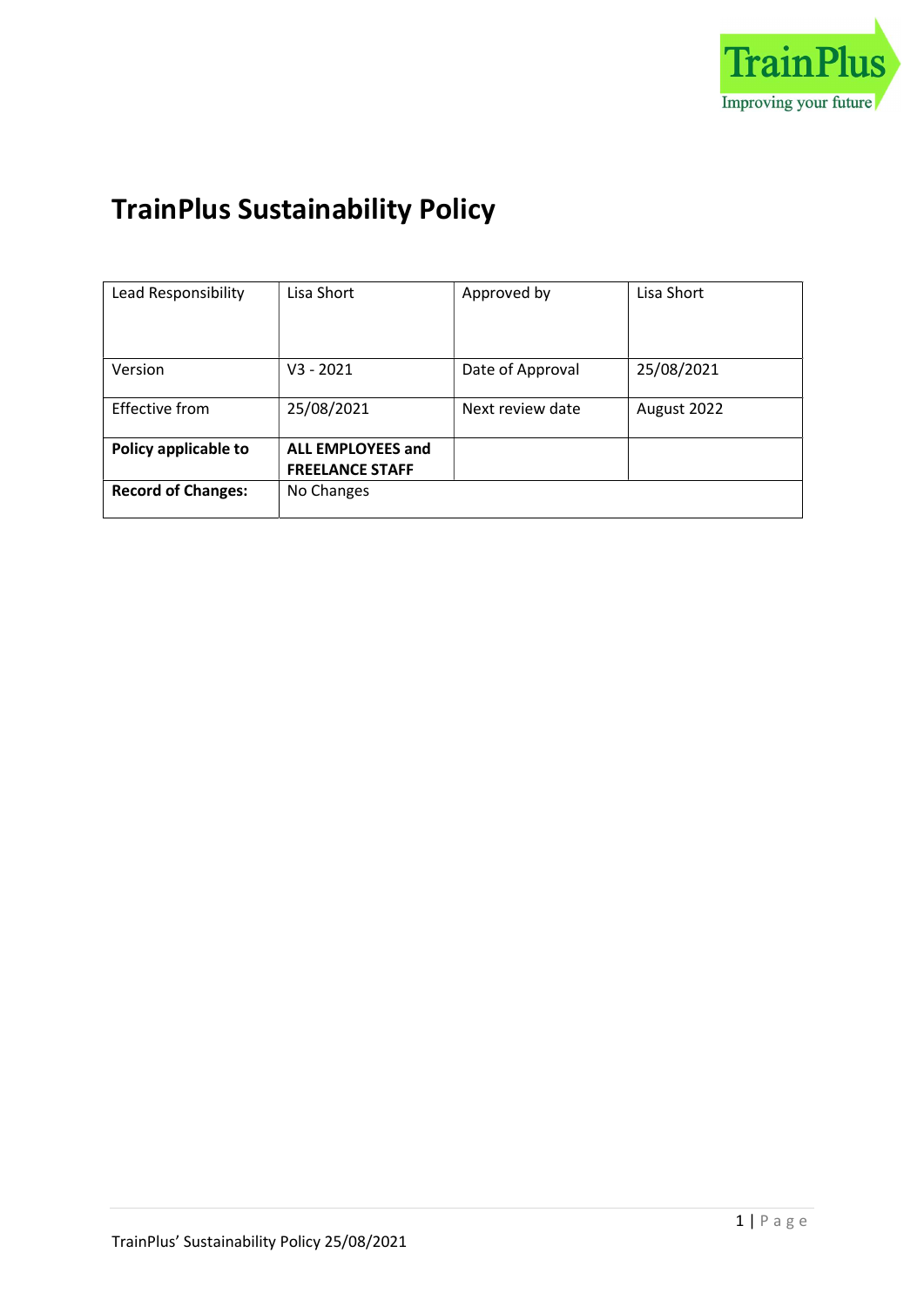

# TrainPlus Sustainability Policy

TrainPlus Ltd is committed to promoting sustainability. Concern for the environment and promoting a broader sustainability agenda are integral to TrainPlus' professional activities and the management of the organisation. We aim to follow and to promote good sustainability practice, to reduce the environmental impacts of all our activities and to help our clients and partners to do the same.

## Principles: -

- Our Sustainability Policy is based upon the following principles:
- To comply with and exceed, where practicable, all applicable legislation, regulations, and codes of practice
- To integrate sustainability considerations into all our business decisions
- To ensure that all staff are fully aware of our Sustainability Policy and are committed to implementing and improving it
- To minimise the impact on sustainability of all office and transportation activities
- To make clients and suppliers aware of our Sustainability Policy and encourage them to adopt sound sustainable management practices
- To review and to strive to improve our sustainability performance

#### Practical steps: -

In order to put these principles into practice we will:

#### Travel and meetings

- Walk, cycle and/or use public transport to attend meetings, site visits etc, apart from in circumstances where the alternatives are impractical and/or cost prohibitive
- Share transport if possible
- Where the only practical alternative is to fly, we will purchase appropriate offsets
- Avoid or reduce physically travelling to meetings etc where alternatives are available and practical, such as using teleconferencing or video conferencing, and efficient timing of meetings to avoid multiple trips
- Reduce annual car mileage and purchase appropriate offsets for all staff business and personal mileage
- Replace company cars with more efficient models as they become due for replacement